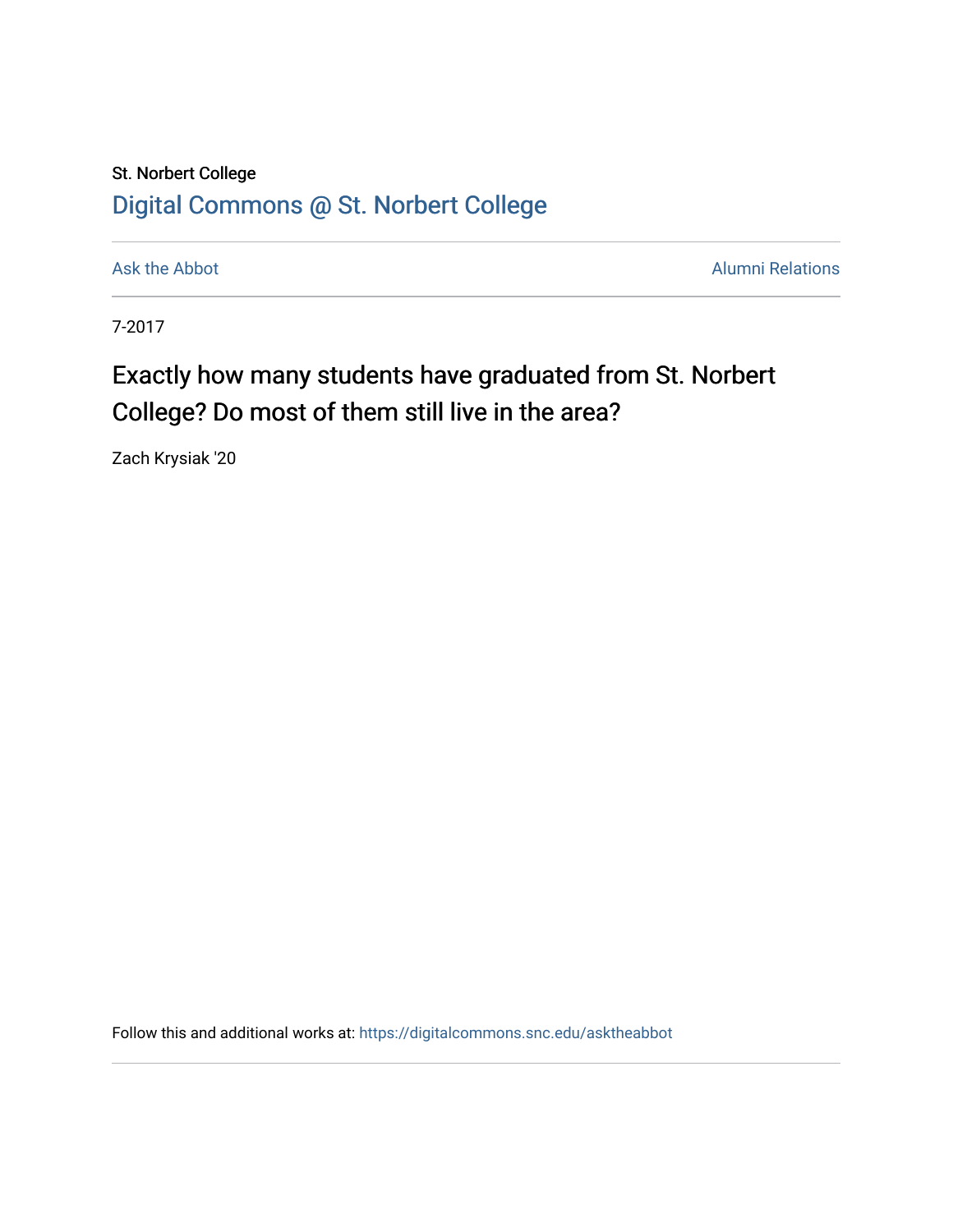

[Academics](https://www.snc.edu/academics) [Admission](https://www.snc.edu/admission) [Campus Life](https://www.snc.edu/campuslife) [Living Norbertine](https://www.snc.edu/livingnorbertine) [Athletics](https://www.snc.edu/athletics) [About](https://www.snc.edu/about)

Q

Giving

to SNC

 $\geq$  [Alumni](https://www.snc.edu/alumni/)  $\geq$  [Ask the Abbot](https://www.snc.edu/alumni/abbot/)  $\geq$  July 2017 合

## [Alumni](https://www.snc.edu/alumni/index.html)

[Events & Reunions](https://www.snc.edu/alumni/event/index.html) [Behind the Arch](https://www.snc.edu/alumni/event/behindthearch/) [Benefits and Services](https://www.snc.edu/alumni/benefits.html) [Get Involved](https://www.snc.edu/alumni/getinvolved.html) [Give to SNC](http://giving.snc.edu/) [Alumni Awards](https://www.snc.edu/alumni/awards/index.html) [Knight Lights](https://www.snc.edu/alumni/knightlights/index.html) [Alumni-Owned](https://www.snc.edu/alumni/directory/index.html) [Businesses Network](https://www.snc.edu/alumni/directory/index.html) [Alumni Board](https://www.snc.edu/alumni/alumniboard.html) [Student Alumni](https://www.snc.edu/alumni/saa.html) [Ambassadors](https://www.snc.edu/alumni/saa.html)

[Staff](https://www.snc.edu/alumni/contactus.html)

# July 2017 Question:

Dear Abbot Pennings,

Exactly how many students have graduated from St. Norbert College? Do most of them still live in the area?

Zach Krysiak '20

#### Answer:

Dearest Zach,

Your question is a most interesting one, and I must confess my surprise that it has never been asked of me before now – indeed, that I have not yet even posed it to myself!

Our beloved college has grown to such a size that we have systems in place to store such useful, ahem, data. Yes, "data" would be the word currently in use it seems to me.

A brief consultation with my friends in our advancement services department yielded much insight. I was quite taken aback by the extent of the impact today of that little college that we founded so long ago. I wonder if you are equally astonished. Would you believe that a total of 23,274 have received undergraduate degrees from our cherished institution over the course of 119 years? Every one of those names is dear to me, but what an extraordinary thing it was to encounter them in the mass, as it were!

Of the aforementioned total, 20,880 of our alumni are still living. The highest concentration of them do live in the



### Ask The Abbot

As the founder of St. Norbert College, and having a prime seat in the center of campus throughout the years, I, Abbot Bernard Pennings, hold the answers to many of your burning questions about the college.

[Submit Your Question](https://www.snc.edu/alumni/abbot/index.html)